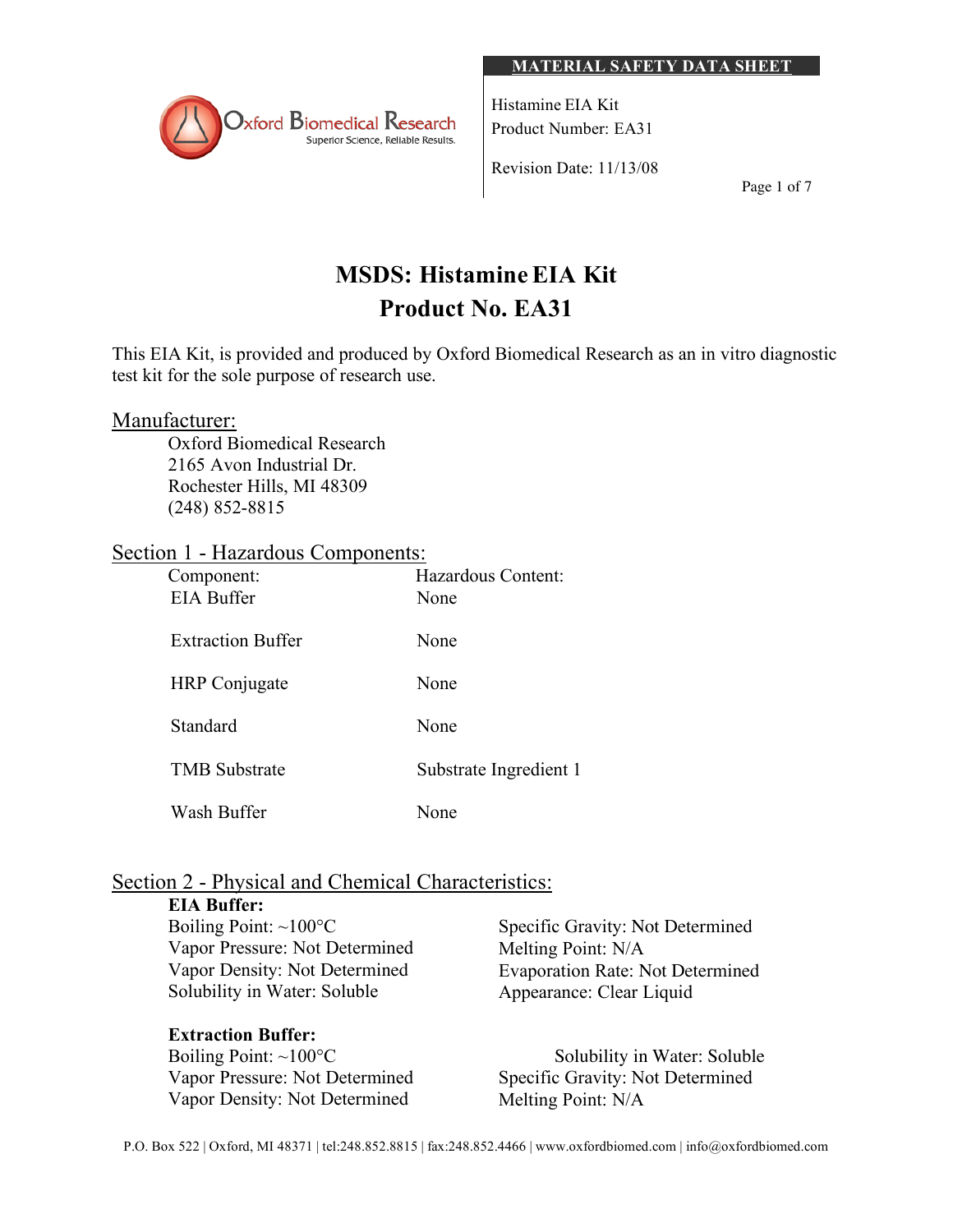Evaporation Rate: Not Determined Appearance: Clear Liquid

#### **HRP Conjugate:**

Boiling Point: ~100°C Vapor Pressure: Not Determined Vapor Density: Not Determined Solubility in Water: Soluble

#### **Standard:**

Boiling Point: ~100°C Vapor Pressure: Not Determined Vapor Density: Not Determined Solubility in Water: Soluble

# **TMB Substrate:**

Boiling Point: 81°C Vapor Pressure: 0.29 mm Hg  $\omega$  20 °C Vapor Density:  $3.4$  (Air = 1) Solubility in Water: Soluble

#### **Wash Buffer:**

Boiling Point:  $\sim 100^{\circ}$ C Vapor Pressure: Not Determined Vapor Density: Not Determined Solubility in Water: Soluble

Specific Gravity: Not Determined Melting Point: N/A Evaporation Rate: Not Determined Appearance: Clear Liquid

Specific Gravity: Not Determined Melting Point: N/A Evaporation Rate: Not Determined Appearance: Clear Liquid

Specific Gravity:  $1.033$  (H<sub>2</sub>0 = 1) Melting Point: N/A Evaporation Rate: Not Determined Appearance: Clear Liquid

Specific Gravity: Not Determined Melting Point: N/A Evaporation Rate: Not Determined Appearance: Clear Liquid

# Section 3 - Fire and Explosion Hazard Data:

#### **EIA Buffer:**

Flash Point: Not Determined Special Fire Fighting Measures: None Unusual Fire and Explosion Hazards: Carbon monoxide may be produced upon heating. Auto-Ignition Temperature: Not Determined Explosion Limits: Upper: Not Determined Lower: Not Determined

# **Extraction Buffer:**

Flash Point: Not Determined Special Fire Fighting Measures: None Unusual Fire and Explosion Hazards: Carbon monoxide may be produced upon heating. Auto-Ignition Temperature: Not Determined Explosion Limits: Upper: Not Determined Lower: Not Determined

#### **HRP Conjugate:**

Flash Point: Not Determined Special Fire Fighting Measures: Dry Chemical, CO<sub>2</sub>, Water Spray Unusual Fire and Explosion Hazards: Carbon monoxide may be produced upon heating.

P.O. Box 522 | Oxford, MI 48371 | tel:248.852.8815 | fax:248.852.4466 | www.oxfordbiomed.com | info@oxfordbiomed.com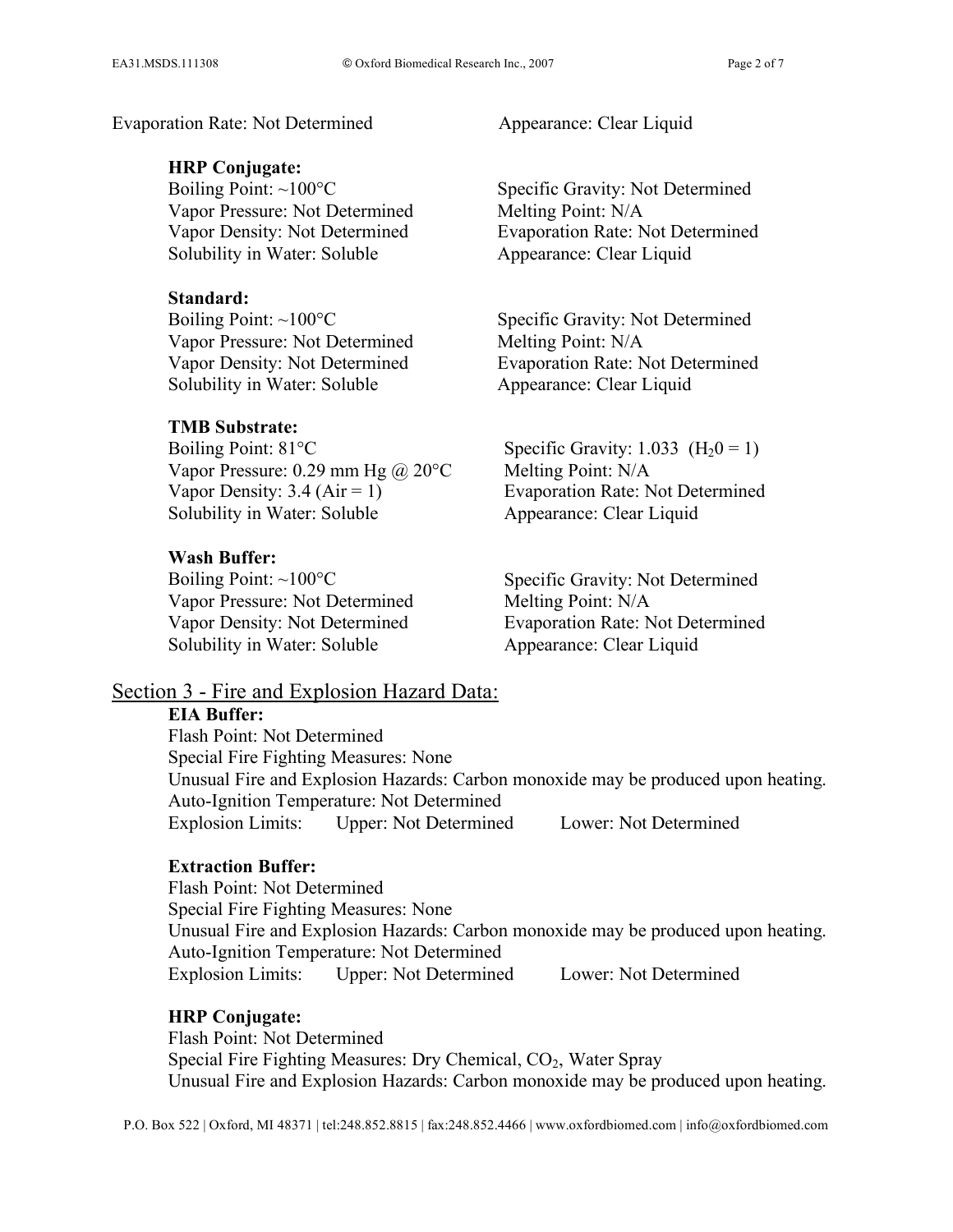Auto-Ignition Temperature: Not Determined Explosion Limits: Upper: Not Determined Lower: Not Determined **Standard:** Flash Point: Not Determined Special Fire Fighting Measures: Dry Chemical, CO<sub>2</sub>, Water Spray Unusual Fire and Explosion Hazards: Carbon monoxide may be produced upon heating. Auto-Ignition Temperature: Not Determined Explosion Limits: Upper: Not Determined Lower: Not Determined

# **TMB Substrate:**

Flash Point: 103.9°C (187°F) Special Fire Fighting Measures: Dry Chemical,  $CO<sub>2</sub>$ , Water Spray Unusual Fire and Explosion Hazards: Carbon monoxide and nitrogen oxides may be produced upon heating. Auto-Ignition Temperature: Not Determined Explosion Limits: Upper: 9.5% Lower: 1.3%

### **Wash Buffer:**

Flash Point: Not Determined Special Fire Fighting Measures: Dry Chemical,  $CO<sub>2</sub>$ , Water Spray Unusual Fire and Explosion Hazards: Carbon monoxide and nitrogen oxides may be produced upon heating. Auto-Ignition Temperature: Not Determined Explosion Limits: Upper: Not Determined Lower: Not Determined

# Section 4 – Reactivity Hazard Data:

# **EIA Buffer:**

Stability: Stable Conditions to Avoid: N/A Hazardous Polymerization: Will Not Occur Hazardous Decomposition/Byproducts: Carbon monoxide or carbon dioxide may be produced upon heating. Material Incompatibility: Strong Oxidizing Agents

# **Extraction Buffer:**

Stability: Stable Conditions to Avoid: N/A Hazardous Polymerization: Will Not Occur Hazardous Decomposition/Byproducts: Carbon monoxide or carbon dioxide may be produced upon heating. Material Incompatibility: Strong Oxidizing Agents

#### **HRP Conjugate:**

Stability: Stable Conditions to Avoid: N/A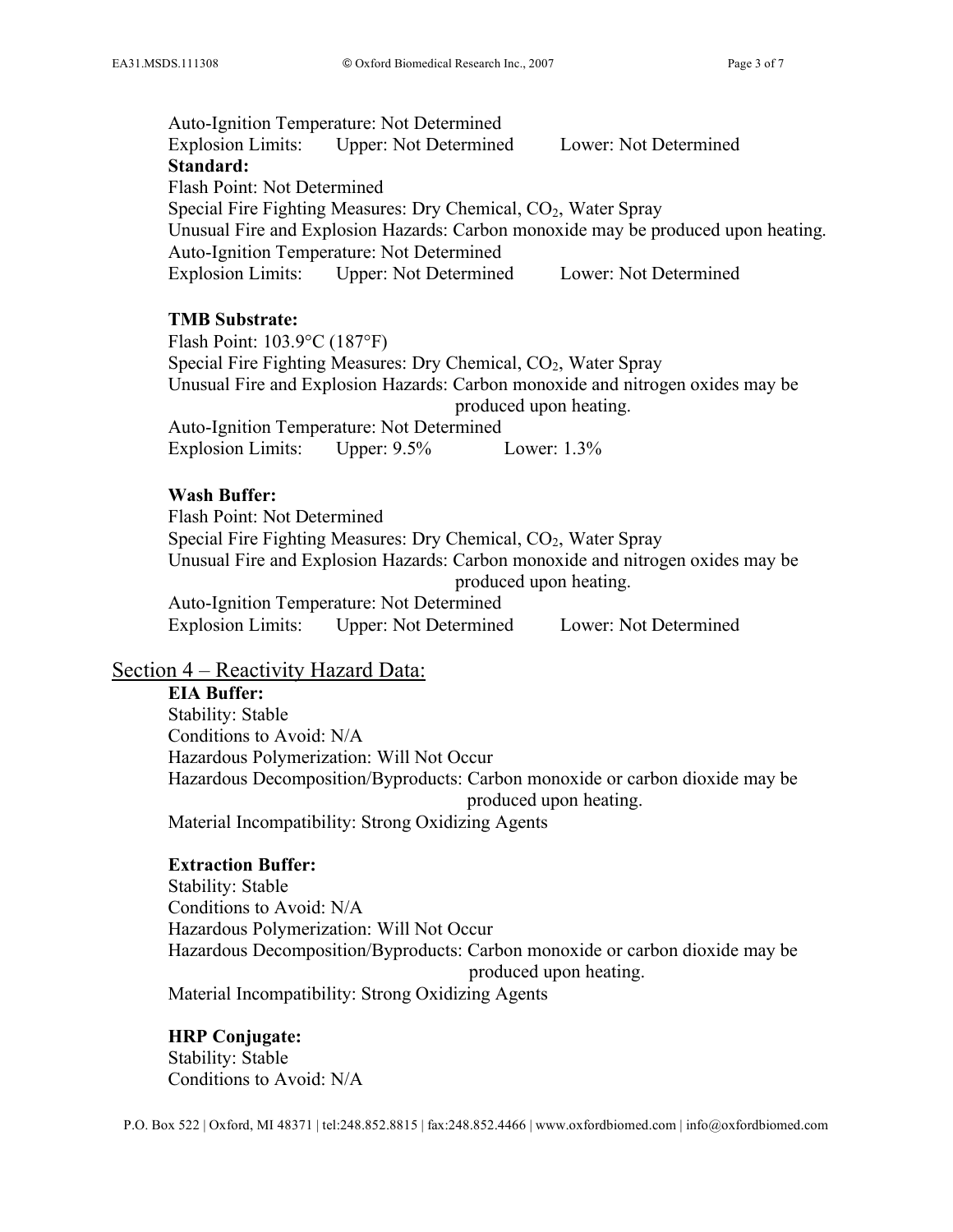Hazardous Polymerization: Will Not Occur Hazardous Decomposition/Byproducts: Carbon monoxide or carbon dioxide upon heating. Material Incompatibility: Strong Oxidizing Agents

**Standard:**

Stability: Stable Conditions to Avoid: N/A Hazardous Polymerization: Will Not Occur Hazardous Decomposition/Byproducts: Carbon monoxide or carbon dioxide may be produced upon heating. Material Incompatibility: Strong Oxidizing Agents,

#### **TMB Substrate:**

Stability: Stable Conditions to Avoid: N/A Hazardous Polymerization: Will Not Occur Hazardous Decomposition/Byproducts: Carbon monoxide, carbon dioxide, or nitrogen oxides may be produced upon heating. Material Incompatibility: Strong Oxidizing Agents

#### **Wash Buffer:**

Stability: Stable Conditions to Avoid: N/A Hazardous Polymerization: Will Not Occur Hazardous Decomposition/Byproducts: Carbon monoxide, carbon dioxide, or nitrogen oxides may be produced upon heating.

Material Incompatibility: Strong Oxidizing Agents

#### Section 5 - Health Hazard Data: **EIA Buffer:**

| LIA Buher:              |                                                                                                                                           |                                                                                                                 |
|-------------------------|-------------------------------------------------------------------------------------------------------------------------------------------|-----------------------------------------------------------------------------------------------------------------|
| <b>Exposure Limits:</b> | OSHA PEL: N/A                                                                                                                             | <b>ACGIH TLV: N/A</b>                                                                                           |
| <b>Toxicity Data:</b>   | N/A                                                                                                                                       |                                                                                                                 |
| <b>Health Hazards:</b>  | None Known                                                                                                                                |                                                                                                                 |
| Chronic Exposure:       | N/A                                                                                                                                       |                                                                                                                 |
| Target Organs:          | None Known                                                                                                                                |                                                                                                                 |
| First Aid:              | Ingestion: Wash mouth out with water if conscious and seek<br>immediate medical attention.                                                |                                                                                                                 |
|                         |                                                                                                                                           | Inhalation: Expose to fresh air and seek immediate medical<br>attention. Give oxygen if breathing is difficult. |
|                         | Skin: Flush area with water for 15 minutes and seek immediate<br>medical attention if irritation occurs. Remove<br>contaminated clothing. |                                                                                                                 |
|                         |                                                                                                                                           | Eyes: Flush with water for 15 minutes while lifting<br>eyelids and seek immediate medical attention.            |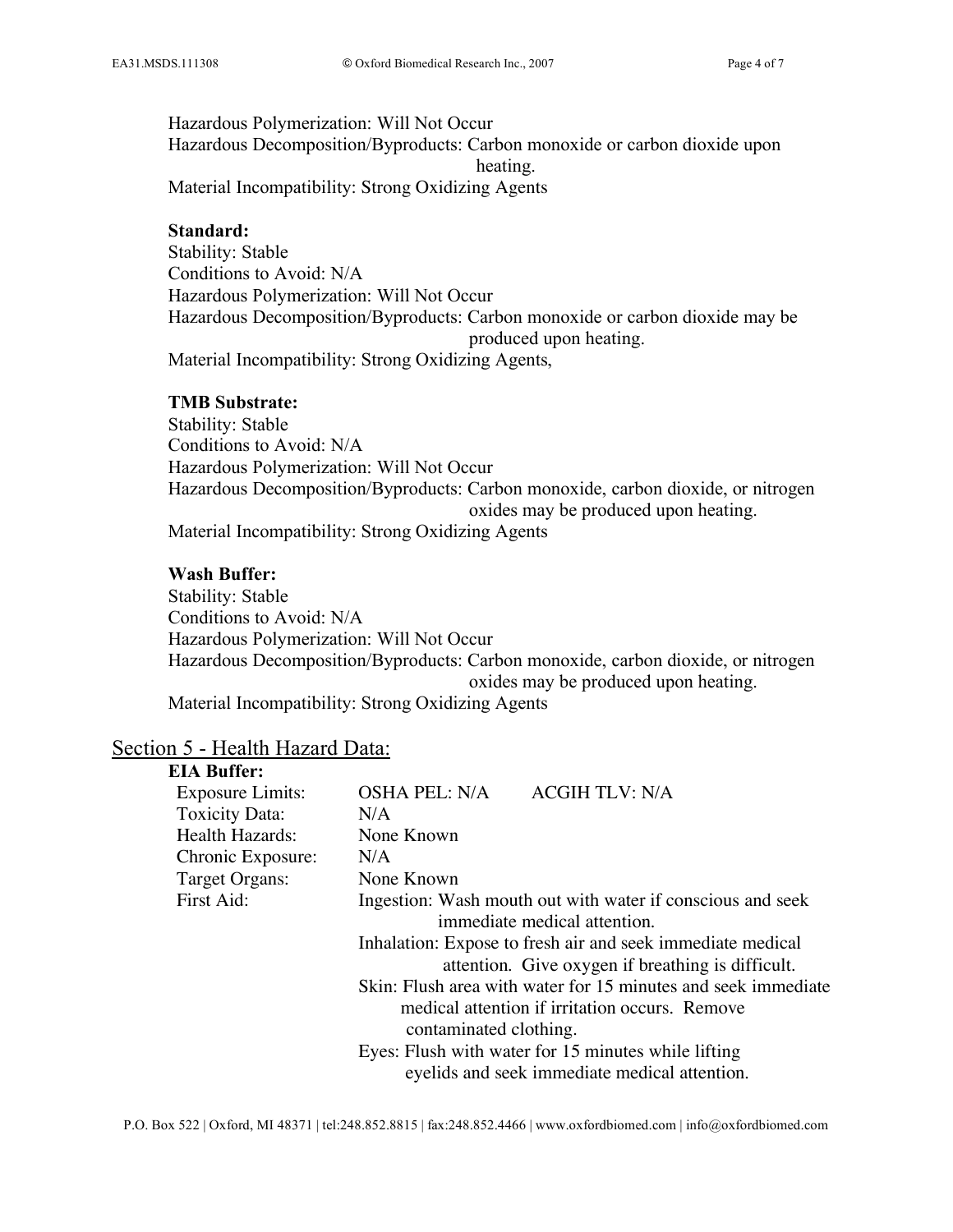#### **Extraction Buffer:**

| <b>Exposure Limits:</b> | <b>OSHA PEL: N/A</b>                                       | <b>ACGIH TLV: N/A</b>                                         |
|-------------------------|------------------------------------------------------------|---------------------------------------------------------------|
| <b>Toxicity Data:</b>   | N/A                                                        |                                                               |
| Health Hazards:         | None Known                                                 |                                                               |
| Chronic Exposure:       | N/A                                                        |                                                               |
| Target Organs:          | None Known                                                 |                                                               |
| First Aid:              | Ingestion: Wash out mouth with water if conscious and seek |                                                               |
|                         |                                                            | immediate medical attention.                                  |
|                         |                                                            | Inhalation: Expose to fresh air and seek immediate medical    |
|                         |                                                            | attention. Give oxygen if breathing is difficult.             |
|                         |                                                            | Skin: Flush area with water for 15 minutes and seek immediate |
|                         |                                                            | medical attention. Remove contaminated clothing.              |
|                         |                                                            | Eyes: Flush with water for 15 minutes while lifting           |
|                         |                                                            | eyelids and seek immediate medical attention.                 |

# **HRP Conjugate:**

| Exposure Limits:      | <b>ACGIH TLV: N/A</b><br><b>OSHA PEL: N/A</b>                                                                   |  |
|-----------------------|-----------------------------------------------------------------------------------------------------------------|--|
| <b>Toxicity Data:</b> | N/A                                                                                                             |  |
| Health Hazards:       | None Known                                                                                                      |  |
| Chronic Exposure:     | N/A                                                                                                             |  |
| Target Organs:        | None Known                                                                                                      |  |
| First Aid:            | Ingestion: Wash out mouth if conscious and seek immediate<br>medical attention.                                 |  |
|                       | Inhalation: Expose to fresh air and seek immediate medical<br>attention. Give oxygen if breathing is difficult. |  |
|                       | Skin: Flush area with water for 15 minutes and seek medical<br>attention if irritation persists.                |  |
|                       | $\mathbf{r}$ , $\mathbf{r}$ , $\mathbf{r}$ , $\mathbf{r}$ , $\mathbf{r}$ , $\mathbf{r}$ , $\mathbf{r}$          |  |

Eyes: Flush area with water for 15 minutes while lifting eyelids and seek immediate medical attention.

#### **Standard:**

| <b>Exposure Limits:</b> | <b>OSHA PEL: N/A</b><br><b>ACGIH TLV: N/A</b>                                              |  |
|-------------------------|--------------------------------------------------------------------------------------------|--|
| <b>Toxicity Data:</b>   | N/A                                                                                        |  |
| Health Hazards:         | None Known                                                                                 |  |
| Chronic Exposure:       | N/A                                                                                        |  |
| Target Organs:          | None Known                                                                                 |  |
| First Aid:              | Ingestion: Wash out mouth with water if conscious and seek<br>immediate medical attention. |  |
|                         |                                                                                            |  |
|                         | Inhalation: Expose to fresh air and seek immediate medical                                 |  |
|                         | attention. Give oxygen if breathing is difficult.                                          |  |
|                         | Skin: Flush area with water for 15 minutes and seek immediate                              |  |
|                         | medical attention. Remove contaminated clothing.                                           |  |
|                         | Eyes: Flush with water for 15 minutes while lifting                                        |  |
|                         | eyelids and seek immediate medical attention.                                              |  |
|                         |                                                                                            |  |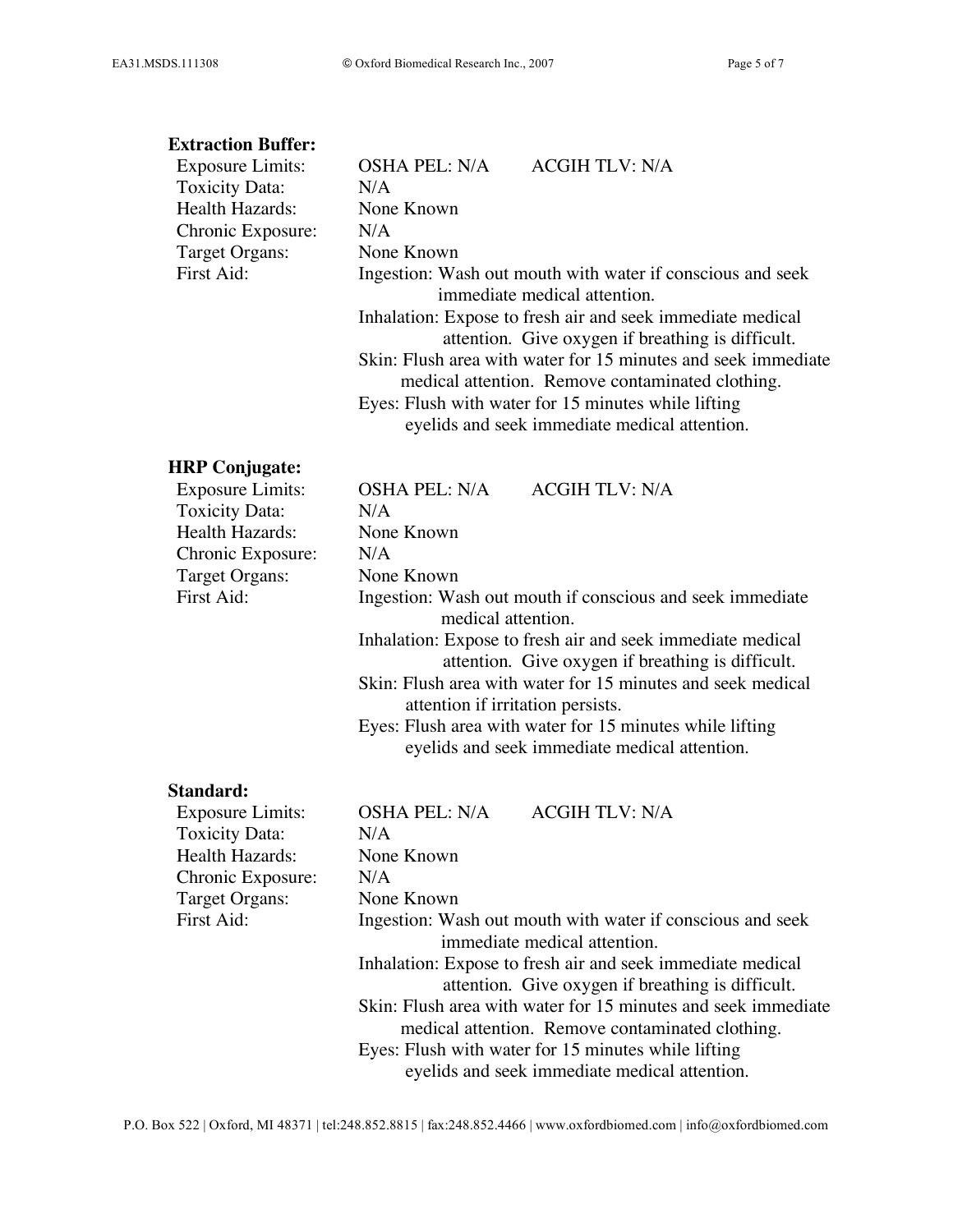#### **TMB Substrate:**

| <b>Exposure Limits:</b> | OSHA PEL: N/A<br><b>ACGIH TLV: N/A</b>                        |  |
|-------------------------|---------------------------------------------------------------|--|
| Toxicity Data:          | N/A                                                           |  |
| Health Hazards:         | Direct contact with eyes, mucus membranes, skin, or           |  |
|                         | respiratory track may cause irritation.                       |  |
| Chronic Exposure:       | Overexposure may cause reproductive disorders.                |  |
| Target Organs:          | Eyes, Skin, Reproductive Organs                               |  |
| First Aid:              | Ingestion: Wash out mouth with water if conscious and seek    |  |
|                         | immediate medical attention.                                  |  |
|                         | Inhalation: Expose to fresh air and seek immediate medical    |  |
|                         | attention. Give oxygen if breathing is difficult.             |  |
|                         | Skin: Flush area with water for 15 minutes and seek immediate |  |
|                         | medical attention. Remove contaminated clothing.              |  |
|                         | Eyes: Flush with water for 15 minutes while lifting           |  |
|                         | eyelids and seek immediate medical attention.                 |  |
|                         |                                                               |  |

### **Wash Buffer:**

| <b>Exposure Limits:</b> | OSHA PEL: N/A | <b>ACGIH TLV: N/A</b>                                         |
|-------------------------|---------------|---------------------------------------------------------------|
| <b>Toxicity Data:</b>   | N/A           |                                                               |
| Health Hazards:         | None Known    |                                                               |
| Chronic Exposure:       | N/A           |                                                               |
| Target Organs:          | None Known    |                                                               |
| First Aid:              |               | Ingestion: Wash out mouth with water if conscious and seek    |
|                         |               | immediate medical attention.                                  |
|                         |               | Inhalation: Expose to fresh air and seek immediate medical    |
|                         |               | attention. Give oxygen if breathing is difficult.             |
|                         |               | Skin: Flush area with water for 15 minutes and seek immediate |
|                         |               | medical attention. Remove contaminated clothing.              |
|                         |               | Eyes: Flush with water for 15 minutes while lifting           |
|                         |               | eyelids and seek immediate medical attention.                 |
|                         |               |                                                               |

# Section 6 - Control Measures:

Respiratory Protection: None required with proper ventilation. Ventilation: Requires local exhaust. Protective Gloves: Proper disposable gloves. Eye Protection: Safety glasses or goggles. Other Protective Equipment: Uniform, lab coat, or disposable lab wear. Work/Hygienic Practices: Follow usual precautionary measures for handling chemicals. Keep away from food and beverages.

# Section 7 - Handling and Use Precautions:

Accidental Release Measures: Wear suitable protective equipment to prevent inhalation, ingestion, or skin and eye contact. Clean up spills with a sponge, mop, or vermiculite.